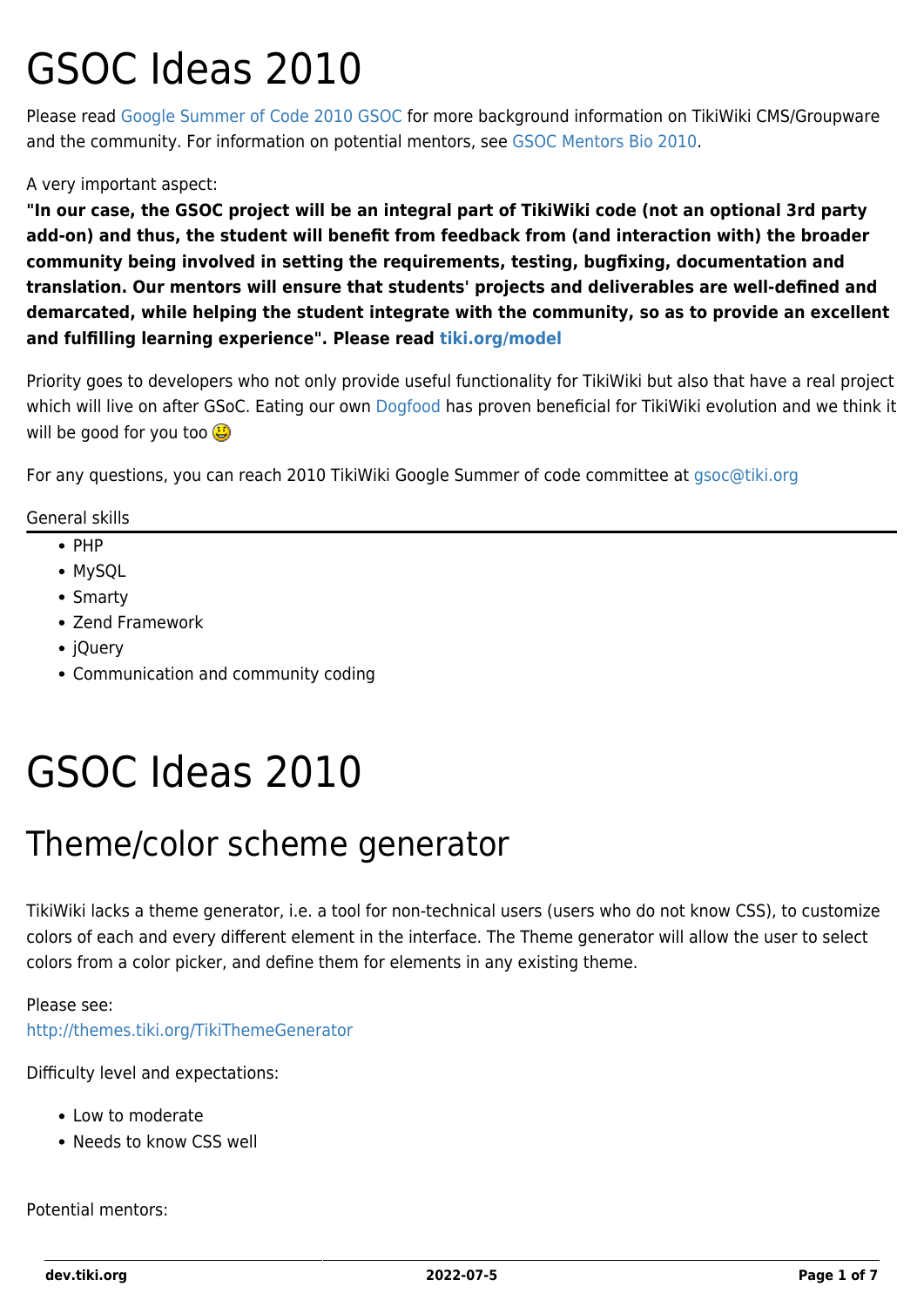- Gary Cunningham-Lee
- luci aka luciash d' being
- Marc Laporte
- Jonny Bradley

### Official PHP-BB forum and Wordpress-blog -> TikiWiki importer

Potential mentors:

- Patrice Weber
- Nelson Ko

Difficulty level and expectations:

- Moderate
- Knowledge and familiarity with wiki syntax
- SQL / MySQL knowledge and experience required
- Data migration

As a follow-up to [MediaWiki importer coded for GSOC 2009,](https://dev.tiki.org/GSOC-2009%3A-importer-planning-game) build phpBB and Wordpress importers.

The student's role will be to study existing scripts, as well as propose and develop new/better approach to solving the same problem, and together with the mentor, develop importers that will be part of the core distribution of TikiWiki.

## Embeddable Project Management Widgets

TikiWiki already has all the tools available to conduct project management, and pilot implementations already exist. The goal of this project is to glue together various features of TikiWiki, calendars, trackers, wiki pages, and through the development of new wiki-plugin code, to provide a tool set of project management widgets that can be used to create project management dashboards.

These widgets will be able to:

- Display and allow editing of status of tasks
- Provide a visual representation of task completion
- Provide a summary of who is doing what (task assignment and responsibilities)

Please see [project management](https://dev.tiki.org/Project-Management) for more information [www.projectmanagementwiki.org](http://www.projectmanagementwiki.org)

Potential mentors: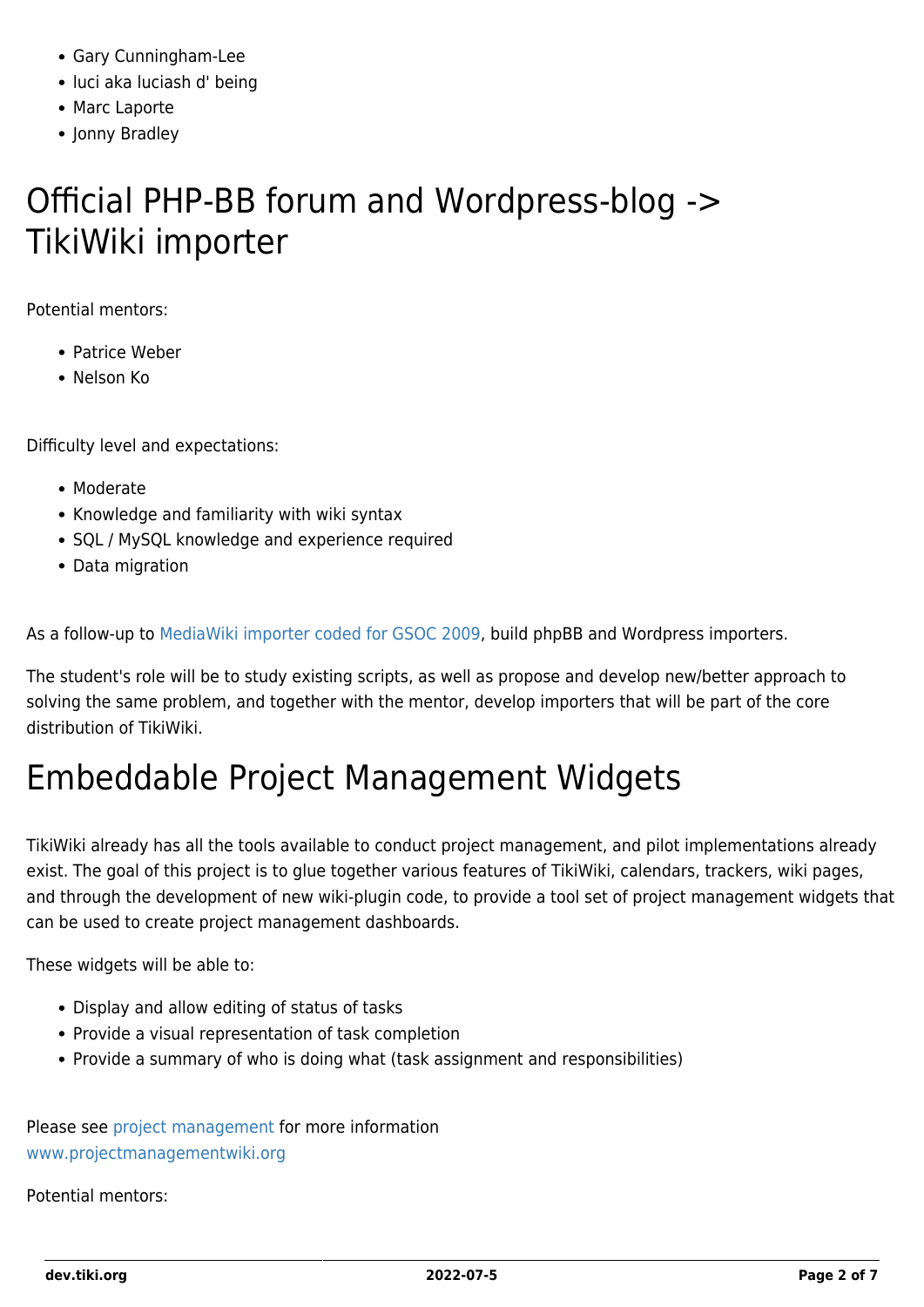- Marc Laporte
- Jean Georgiadis MBA, ing, [PMP](http://en.wikipedia.org/wiki/Project_Management_Professional)
- Régis Barondeau

Difficulty level:

Low to moderate

Required skills/interests

- Good overall understanding of project management.
- Experience with existing Project management applications an asset.

## Translation Tools Integration for Cross Lingual Wiki Engine project

The Cross Lingual Wiki Engine project aims at designing, developing and testing lightweight wiki tools to support communities that collaboratively create and maintain content in multiple languages.

The project was started in November 2007, and thus far, we have implemented basic features which could be used by a community of motivated and technically sophisticated users, to collaboratively produce multilingual content in simple scenarios.

The GSOC project is specifically aimed at integrating translation tools (both online services such as translate.google.com, open source dictionary and terminology software, as well as text alignment tools.

Such tools could include:

- 1. PhpDictionary: <http://sourceforge.net/projects/phpdictionary/>
- 2. GlossWord: <http://sourceforge.net/projects/glossword/>
- 3. bitext2tmx: <http://sourceforge.net/projects/bitext2tmx/>
- 4. PHP implementation of Dijkstra's algorithm [http://en.giswiki.net/wiki/Dijkstra%27s\\_algorithm#PHP](http://en.giswiki.net/wiki/Dijkstra%27s_algorithm#PHP)

Mentors:

- Alain Désilets
- Seb Paquet
- Xavier de Pedro

See [www.wiki-translation.com](http://www.wiki-translation.com) for details.

#### **Level of difficulty:** Medium.

# Basic Ecommerce shopping cart using TikiWiki Trackers

Tiki5 has a very basic shopping cart. Product lists & descriptions can be managed in wiki pages or trackers. The goal of this project is to extend this functionality into a basic but complete ecommerce shopping cart, by coding the glue between different features.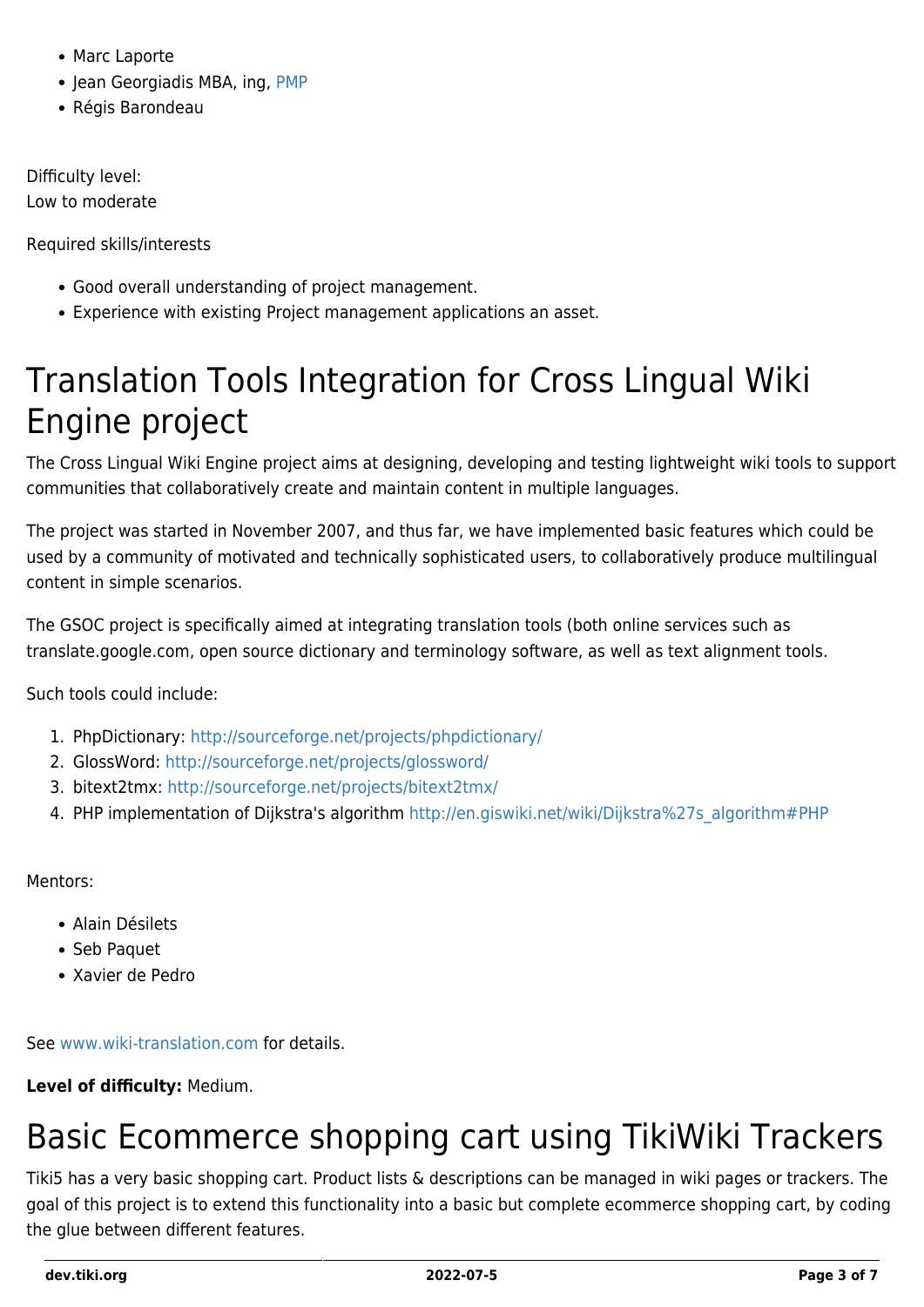Features to be added:

- \* handling taxes
- \* handling shipping
- \* better https handling
- \* Add support for Google Checkout, Amazon and PayPal recurring payements
- \* Email confirmations

Please see: [Shopping Cart](https://dev.tiki.org/Shopping-Cart)

Potential mentors:

- Marc Laporte
- Tom Aratyn
- Matthew Bickerton

Difficulty level:

#### Moderate

Special skills required:

• Knowledge of e-commerce shopping carts

# Drag and Drop functionality

The goal of this project is to make use of Jquery AJAX libraries (and other libraries if needed), to build drag-anddrop and autosave functionality into the following components of TikiWiki.

The following are needed:

- Drag & Drop files into file galleries from Desktop
- Add, move, modify events in calendar via drag and drop
- Drag & drop arranging of items in categories

Possible mentors:

- Patrice Weber
- Nelson Ko
- Jonny Bradley

Difficulty level: Moderate

Required skills/interests

- Good knowledge of JavaScript and how AJAX works
- jQuery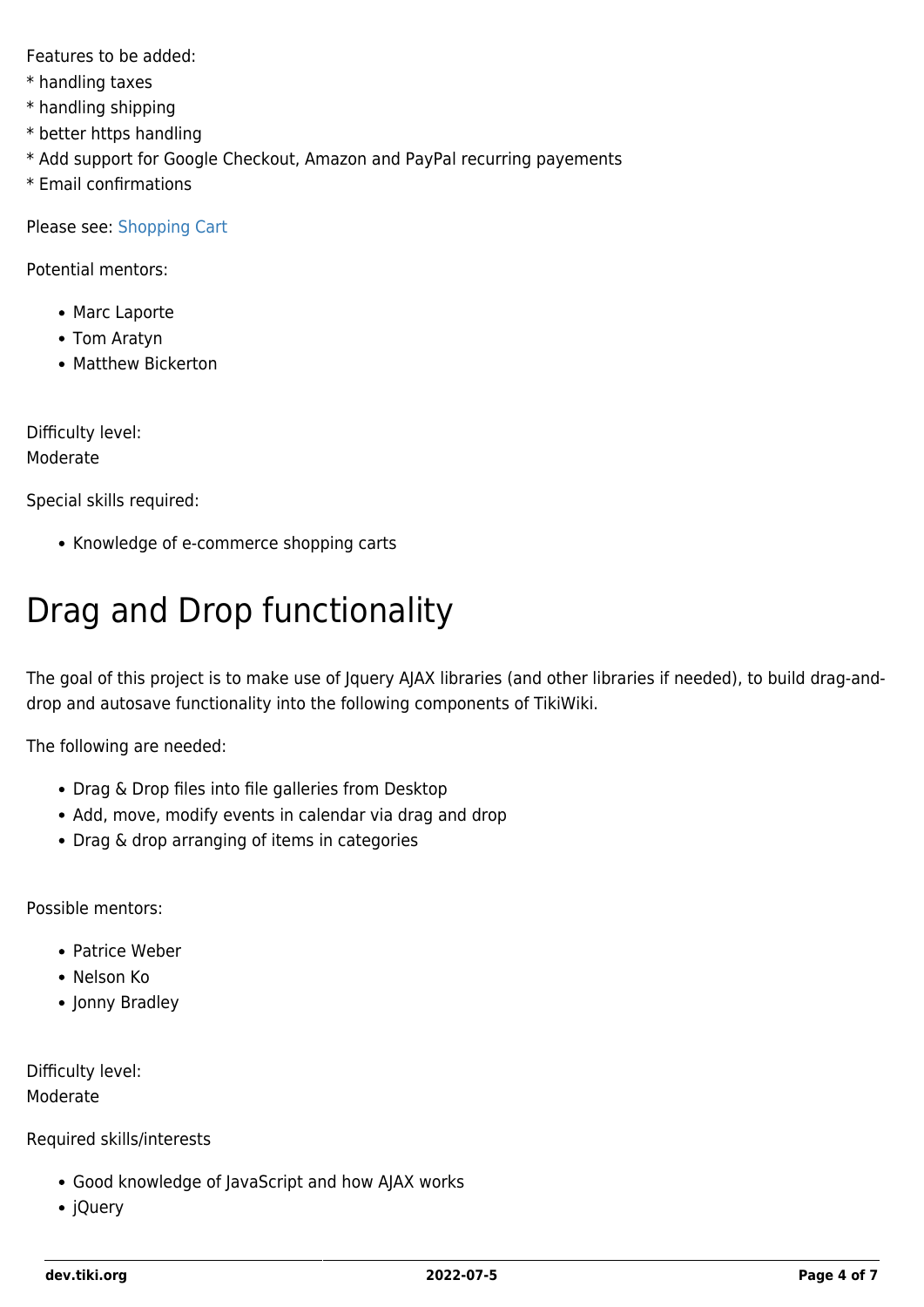### Social Networking based on Existing Friends and Profiles Features

Implement easily customizable user profiles and inter-user interactions, thus enabling social networking with Tiki by extending the existing Tiki Friends and User Profiles features.

The features that have to be added to Tiki Friends and User Profiles are:

- Enhanced customizable friends list that shows pictures/information based on admin/user defined settings
- Search and filter friends list based on criteria
- Allow for viewing of friends of friends
- Allow for classifying of friends with tags

Difficulty level and expectations:

- Moderate
- Good understanding of social networking
- Knowledge of SOL/MySOL required

Potential mentors:

- Seb Paquet
- Morgan Tocker
- Nelson Ko
- Yan Levasseur

Related links <http://www.phpbeer.com/>

#### WebDAV Access to TikiWiki File Galleries

The TikiWiki File Galleries is already a full featured system that includes version control on uploaded files. The next step is the adding of the capability to upload and manage files via WEBDAV.

The goals of this project is to:

- There is already some WEBDAV work being done in TikiWiki. This project will finish off this work.
- Implement Webdav access to file galleries from Open Office
- Implement a large file uploader that will upload large files via WEBDAV interface.

Possible mentors:

- Patrice Weber
- Nelson Ko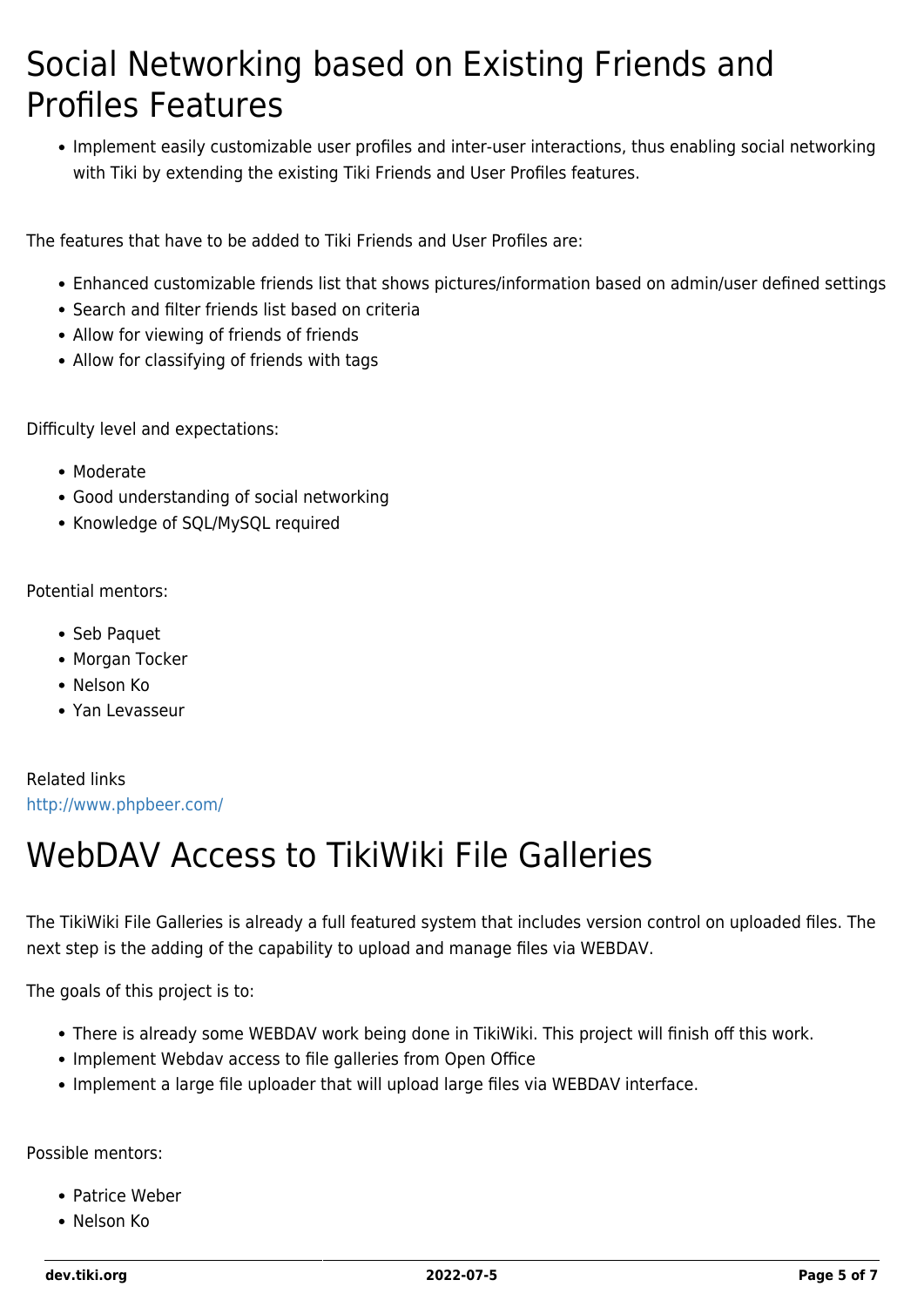Difficulty level: Moderate to high

#### Skills required:

- Knowledge and experience with WEBDAV
- Knowledge and experience with document management

### Generalized Interface to Plug In Third Party Search Engines

There is already a working version of 3rd party search (Sphinx) integrated with TikiWiki for the support.mozilla.com site. There is also a working implemention of Google search APIs. However, all these efforts use separate integration approaches.

We want the ability to easily plugin any third party search system, whether it is Sphinx, Google Search or Lucene.

The goal of this project is to:

- Create a generalized third party search engine interface within TikiWiki that will allow for rapid plugging of third party-search engines.
- Allow for memcache and file system caching of search queries and results
- Support for tag and keyword synonyms, and configuration of this
- Integrated tag, category and full-text search

Difficulty level and expectations:

- Moderate to High
- Experience in search related technologies

Potential mentors:

- Nelson Ko
- Sylvie Greverend

## Code optimization

Tikiwiki has some features that evolved a lot and now need some redesign and rewritting. For example: structures, categories, trackers.

If you are interesting in algorithm, optimization and enjoy to write clean code, this can be fun

Requirements:

• already some experience in PHP